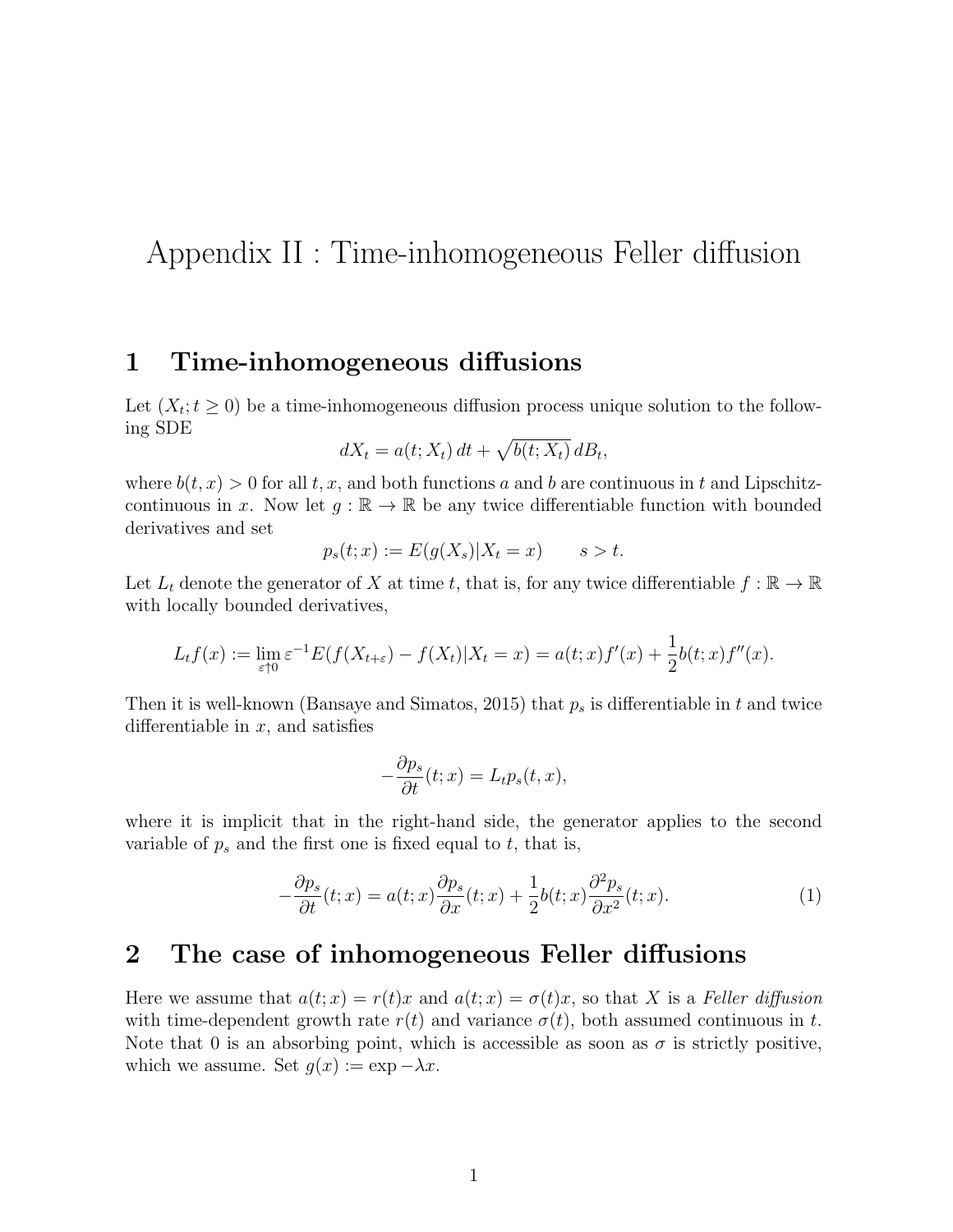**Theorem 1.** For any  $t < s$ , we have

$$
E\left(e^{-\lambda X_s}|X_t = x\right) = e^{-x\varphi_{\lambda,s}(t)} \qquad x \ge 0,
$$

where

$$
\varphi_{\lambda,s}(t) = \left(\frac{1}{\lambda}e^{-\int_t^s r(u) du} + \frac{1}{2}\int_t^s \sigma(u)e^{-\int_t^u r(v) dv} du\right)^{-1}.
$$

*Proof of the Theorem.* It is well-known that  $X$  satisfies the branching property, in the sense that the sum of two independent copies of X started respectively at x and y, has the same law as X started at  $x + y$ . This ensures that for any  $s > t \geq 0$  and  $\lambda > 0$ , there exists a non-negative real number  $\varphi_{\lambda,s}(t)$  such that

$$
p_s(t; x) = e^{-x\varphi_{\lambda, s}(t)} \qquad x \ge 0.
$$

Thanks to (1),  $\varphi_{\lambda,s}$  is differentiable at any  $t < s$  and we have the following equalities on  $[0, s)$ 

$$
-\frac{\partial p_s}{\partial t}(t; x) = x\varphi'_{\lambda, s}(t)e^{-x\varphi_{\lambda, s}(t)},
$$

$$
\frac{\partial p_s}{\partial x}(t; x) = -\varphi_{\lambda, s}(t)e^{-x\varphi_{\lambda, s}(t)}
$$

and

$$
\frac{\partial^2 p_s}{\partial x^2}(t;x) = (\varphi_{\lambda,s}(t))^2 e^{-x\varphi_{\lambda,s}(t)}
$$

Then thanks to (1) again, we get

$$
\varphi'_{\lambda,s} = -r\varphi_{\lambda,s} + \frac{\sigma}{2}\varphi_{\lambda,s}^2 \tag{2}
$$

We are now going to solve (2) with the terminal condition  $\lim_{t \uparrow s} p_s(t; x) = e^{-\lambda x}$ , that is,

$$
\lim_{t\uparrow s}\varphi_{\lambda,s}(t)=\lambda
$$

Assume that  $\varphi_{\lambda,s}$  satisfies (2). Set

$$
R_s(t) := \int_t^s r(u) \, du \qquad t < s
$$

and

$$
\psi_{\lambda,s}(t) := \varphi_{\lambda,s}(t)e^{-R_s(t)} \qquad t < s.
$$

Then we have  $R'_s = -r$  and

$$
\psi'_{\lambda,s} = \varphi'_{\lambda,s} e^{-R_s} + r \varphi_{\lambda,s} e^{-R_s} = \frac{\sigma}{2} \varphi_{\lambda,s}^2 e^{-R_s} = \frac{\sigma}{2} \psi_{\lambda,s}^2 e^{R_s}.
$$

Now we integrate  $\psi'_{\lambda,s} = \frac{\sigma}{2}$  $\frac{\sigma}{2} \psi_{\lambda,s}^2 e^{R_s}$  in the following way. Let us assume that there is  $t_0 < s$ such that  $\psi_{\lambda,s}(t_0) = 0$ . Then  $\psi'_{\lambda,s}(t_0) = 0$  so by uniqueness of the solution,  $\psi_{\lambda,s}$  is zero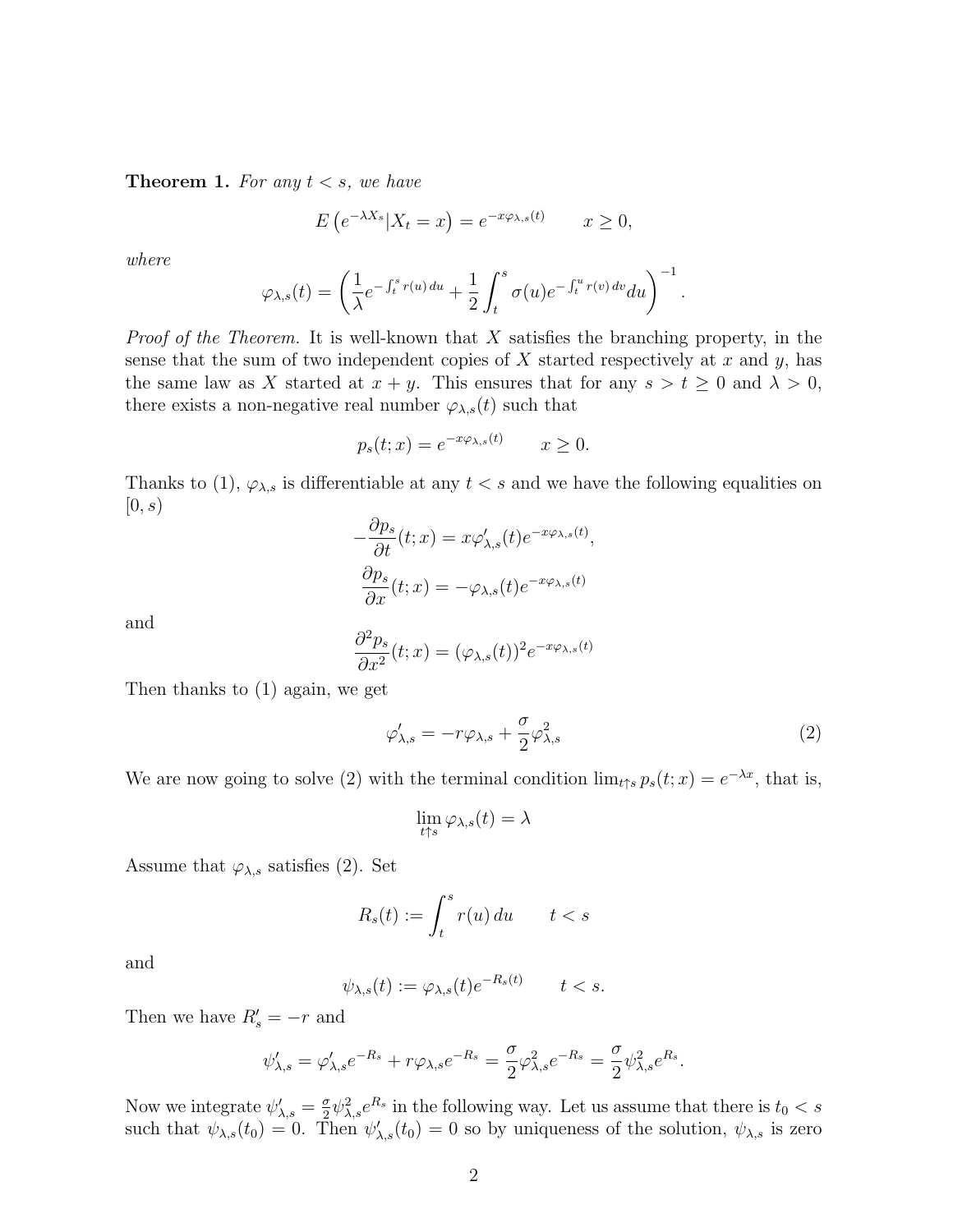on  $[t_0, s)$ . But this would contradict the fact that  $\lim_{t \uparrow s} \psi_{\lambda,s}(t) = \lim_{t \uparrow s} \varphi_{\lambda,s}(t) = \lambda > 0$ . So  $\psi_{\lambda,s}(t) > 0$  for any  $t < s$  and we can write

$$
\int_t^s \frac{\psi'_{\lambda,s}(u)}{\psi_{\lambda,s}(u)^2} du = \frac{1}{2} \int_t^s \sigma(u) e^{R_s(u)} du,
$$

where the left-hand side can be integrated into

$$
\left[-\frac{1}{\psi_{\lambda,s}}\right]_t^s=-\frac{1}{\lambda}+\frac{1}{\psi_{\lambda,s}(t)},
$$

due to the assumption that  $\lim_{u \uparrow s} \psi_{\lambda,s}(u) = \lambda$ . So we finally get

$$
\frac{1}{\varphi_{\lambda,s}(t)} = \frac{e^{-R_s(t)}}{\psi_{\lambda,s}(t)} = \frac{e^{-R_s(t)}}{\lambda} + \frac{1}{2} \int_t^s \sigma(u) e^{R_s(u) - R_s(t)} du \n= \frac{1}{\lambda} e^{-\int_t^s r(u) du} + \frac{1}{2} \int_t^s \sigma(u) e^{-\int_t^u r(v) dv} du,
$$

which yields the expected result.

From now on, we fix  $t = 0$  and write  $\varphi_{\lambda}(s) := \varphi_{\lambda,s}(0)$  and  $\varphi(s) := \varphi_{\infty,s}(0)$ , that is

$$
\varphi_{\lambda}(s) = \left(\frac{1}{\lambda}e^{-\int_0^s r(u) du} + \frac{1}{2}\int_0^s \sigma(u)e^{-\int_0^u r(v) dv} du\right)^{-1}
$$

and

$$
\varphi(s) = \left(\frac{1}{2} \int_0^s \sigma(u) e^{-\int_0^u r(v) dv} du\right)^{-1}.
$$

**Corollary 2.** Starting at  $X_0 = x$ , the state  $X_s$  of the inhomogeneous Feller diffusion can be written as

$$
X_s = \sum_{i=1}^{N_s} Y_i(s),
$$

where  $N_s$  is a Poisson random variable with parameter  $x\varphi(s)$  and the  $Y_i(s)$  are i.i.d. exponential random variables independent of  $N_s$ , with common parameter  $\rho(s)$ , where

$$
\rho(s) := \left(\frac{1}{2} \int_0^s \sigma(u) e^{\int_u^s r(v) dv} du\right)^{-1}.
$$

In particular, if  $T$  denotes the hitting time of 0, also called extinction time, then

$$
\mathbb{P}(T < s | X_0 = x) = e^{-x\varphi(s)}.
$$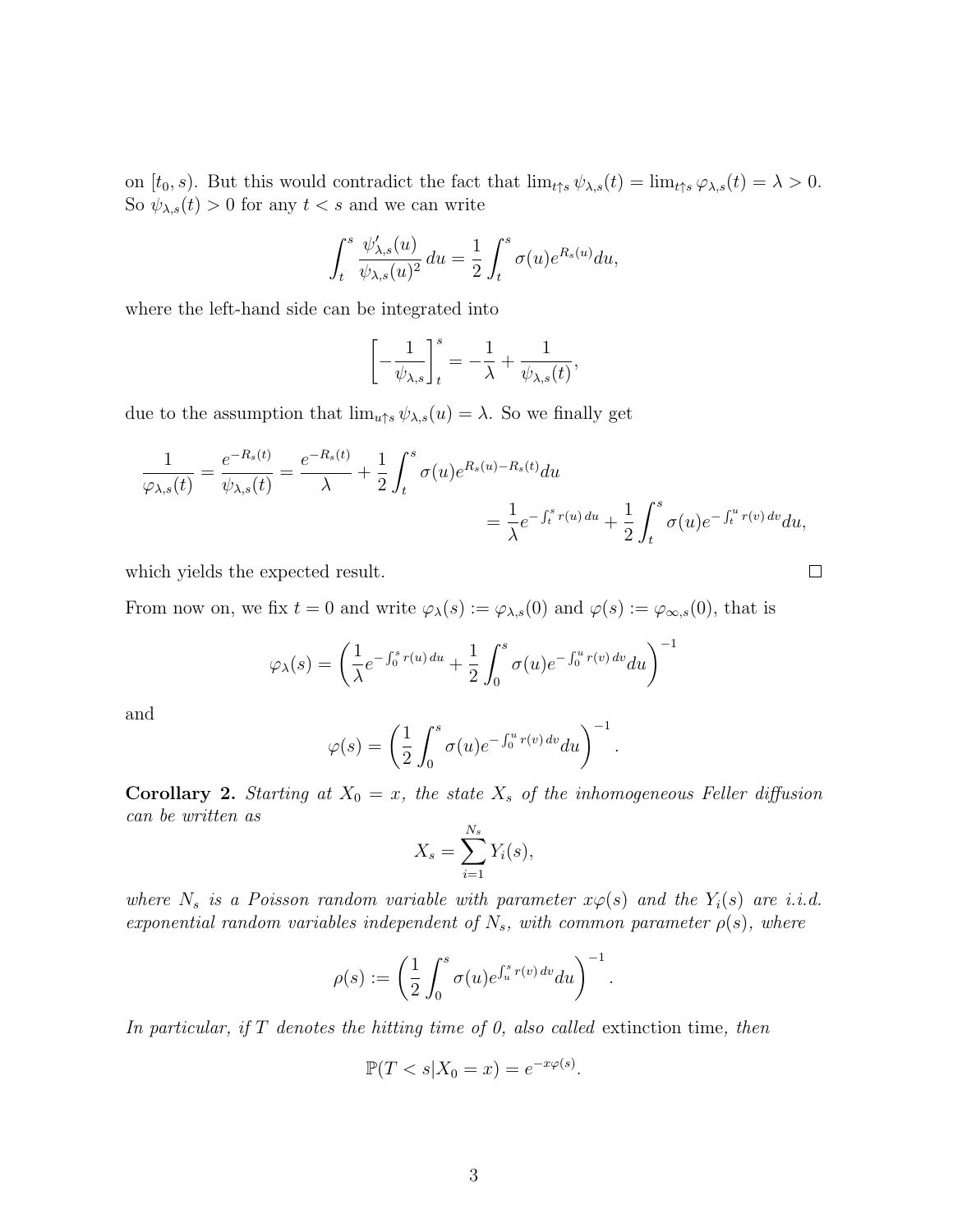Proof. The last part of the corollary just stems from the following argument

$$
\mathbb{P}(T < s | X_0 = x) = \mathbb{P}(X_s = 0 | X_0 = x) = \lim_{\lambda \to \infty} E\left(e^{-\lambda X_s} | X_0 = x\right) = e^{-x\varphi(s)}.
$$

Now set

$$
Z_s := \sum_{i=1}^{N_s} Y_i(s)
$$

Let us prove that  $Z_s$  has the same Laplace transform as  $X_s$ , that is

$$
\mathbb{E}\left(e^{-\lambda Z_s}\right) = e^{-x\varphi_\lambda(s)} = \mathbb{E}\left(e^{-\lambda X_s}\right),
$$

which will prove the first part of the corollary. It is elementary that

$$
\mathbb{E}\left(e^{-\lambda Z_s}\right) = \mathbb{E}\left[\mathbb{E}\left(e^{-\lambda Y_1}\right)\right]^{N_s} = \exp\left(-x\varphi(s)\left[1 - \mathbb{E}\left(e^{-\lambda Y_1}\right)\right]\right)
$$

$$
= \exp\left(-x\varphi(s)\left[1 - \frac{\rho(s)}{\lambda + \rho(s)}\right]\right)
$$

Now it is easy to see that

$$
\varphi(s)\left[1-\frac{\rho(s)}{\lambda+\rho(s)}\right]=\frac{\lambda\,\varphi(s)}{\lambda+\rho(s)}=\frac{\varphi(s)/\rho(s)}{\frac{1}{\rho(s)}+\frac{1}{\lambda}}=\frac{e^{\int_0^sr(u)\,du}}{\frac{1}{2}\int_0^s\sigma(u)e^{\int_u^sr(v)\,dv}du+\frac{1}{\lambda}}=\varphi_\lambda(s),
$$

 $\Box$ 

which ends the proof.

## 3 Large time convergence

Now we assume that

$$
\int_0^\infty \sigma(u) \, e^{-\int_0^u r(v) \, dv} du < \infty,
$$

so that  $\varphi(\infty) > 0$ . Recall that  $Y_1(s)$  is exponential with expectation  $1/\rho(s)$ , so that

$$
Y_1(s) \, e^{-\int_0^s r(u) \, du}
$$

is exponential with expectation

$$
e^{-\int_0^s r(u) du} / \rho(s) = \frac{1}{2} \int_0^s \sigma(u) e^{-\int_0^u r(v) dv} du,
$$

which by assumption converges to  $1/\varphi(\infty) < \infty$ . This can be recorded in the following statement, where we define  $a:=\varphi(\infty).$